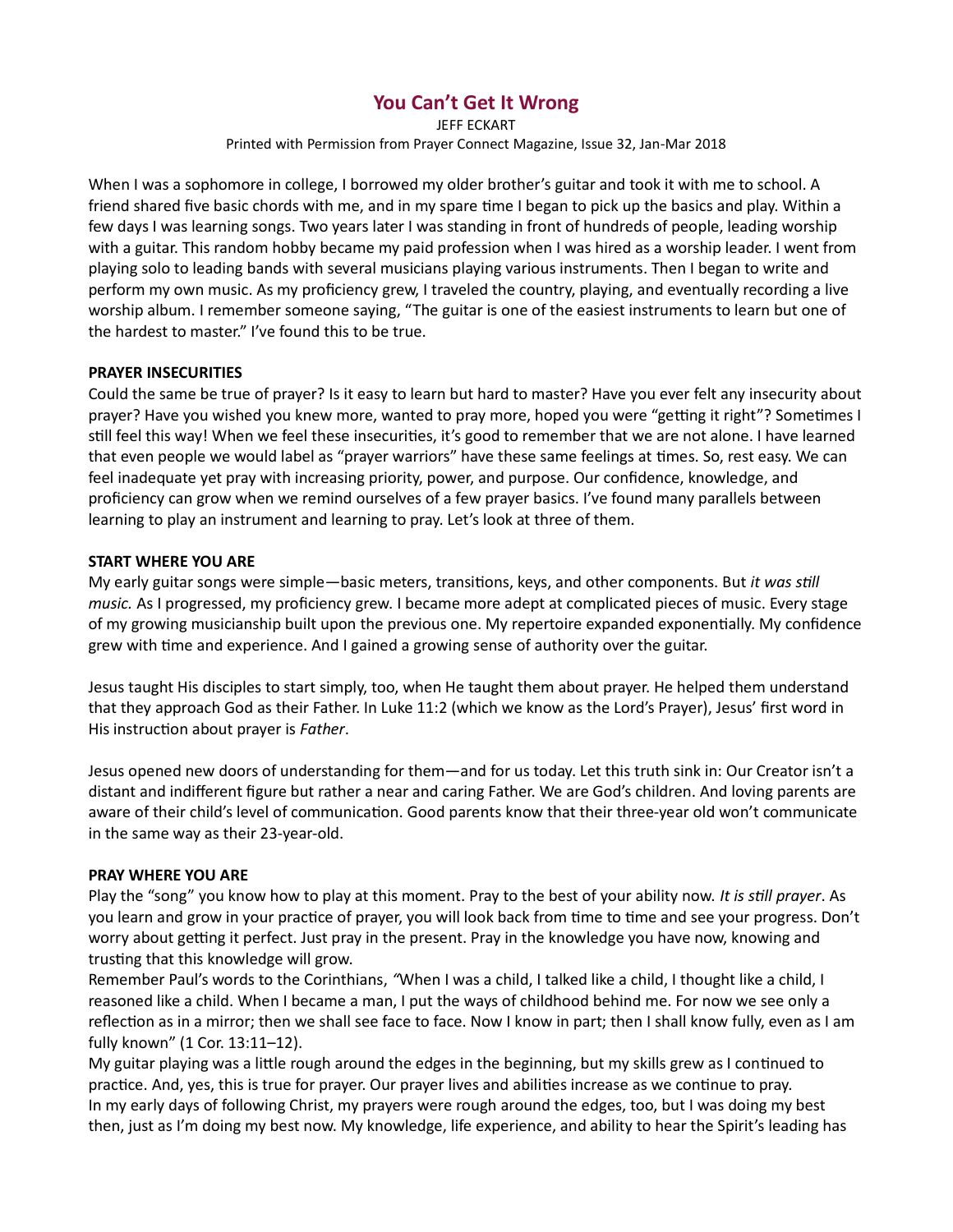been growing. And the purpose and clarity of my prayers have been changing. Don't feel overwhelmed, thinking you should be more confident when you pray. Play the song that you can play today, and remember that your song will get better with practice. Your Father understands.

## EXPAND YOUR REPERTOIRE

I have the privilege of interacting with middle-school and high-school students with our prayer ministry called Claim Your Campus, and with adults through America's National Prayer Committee and the National Day of Prayer. Through these relationships, I have found that all ages and stages can struggle at times with what to say when they pray. Recently, our organization conducted national research, surveying more than 3,000 adults and students about prayer. We gained some interesting insights. We asked, "Which of these would you like to understand most about prayer?"

Here are their top two responses: 1. Am I saying the right things? (49.85 percent) 2. Why doesn't God seem to answer? (38.81 percent)

Both responses speak to the idea that people want to make sure they are "getting it right" with the effectiveness of their prayers.

When I was learning to play the guitar, the more chords I learned, the more songs I could play. I also learned to play songs in various keys, and even modulate between them. My practicing, combined with my increasing knowledge, allowed me to expand my repertoire. I found it exciting to learn new rhythms, patterns, and tempos. Slow and fast, upbeat and reflective, simple and complicated—all became possible with more time and effort. Approach prayer as an adventurous, eager musician would. Try new things when you pray. Try praying through the Psalms, and let the various psalm types guide you in the many ways of expressing yourself to God. God uses information to bring revelation. Our prayer repertoire expands with time and training. The more we pray and learn, the more we understand that, just as in music, prayer has many genres: confession, thanksgiving, listening, private, public, intercessory— to name a few.

Don't be afraid to expand your repertoire. If you haven't prayed in public before, give it a try. The next time you are in a Bible study or worship gathering and there is an opportunity to pray out loud, go for it. Have you knelt in prayer, or taken some form of humble physical posture when you've prayed? If not, try it. Have you ever sat silently or meditated on a passage of Scripture, asking God to speak to you personally? Have you written out a prayer? Try "playing a new song" in prayer and broaden your communication

## GAIN CONFIDENCE

As I practiced the guitar, my confidence also grew. I remember getting up the courage to invite my girlfriend (who is now my wife) to hear me play two songs I had learned. My stomach tied in knots when I first stood in front of our congregation and led worship. I made plenty of mistakes. But over time, my confidence in my abilities grew. I felt less and less scared. And I felt more and more secure. In my prayer life, too, I have experienced (and learned from others) the joy of a growing confidence. Hebrews 4:16 says, "Let us then approach God's throne of grace with confidence, so that we may receive mercy and find grace to help us in our time of need." We can have confidence when we pray. But unlike our musical analogy, that confidence isn't based on who we are or what we know. It is rather based on who He is and what He has done. The more I pray, the more I am reminded of this truth: God can make me bold and confident when I pray. I am His child, and you are too! We have been given the right to ask, and to ask with boldness. This boldness isn't based on our abilities, but rather on God's past track record.

I have a statement in my prayer journal: Faith is the memory of God's faithfulness. We can be bold because we know He is able and willing to help in our time of need! When you pray, are you recalling God's faithfulness? Do you remember the great things He has done for you? Is your confidence growing?